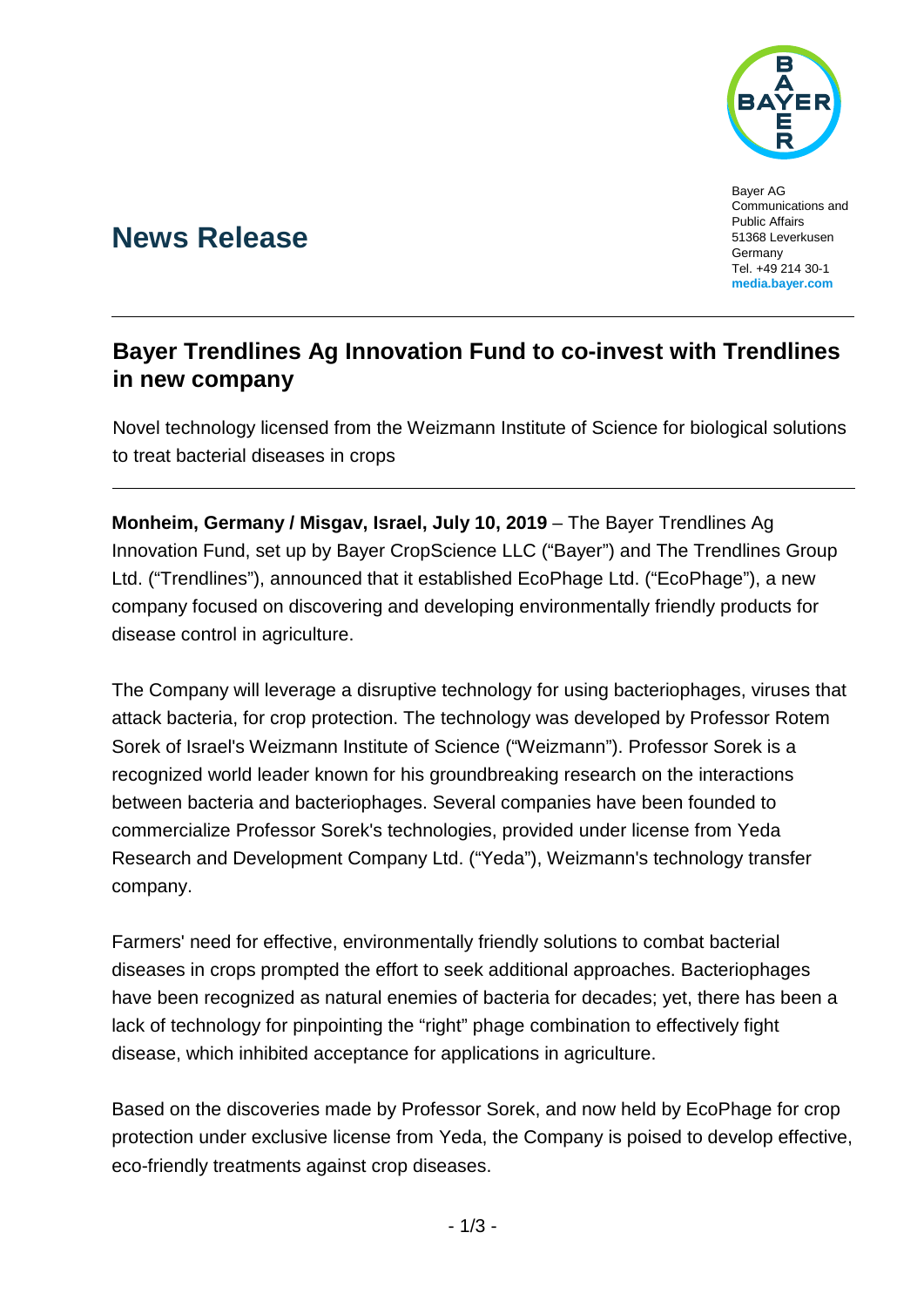"Farmers tell us they need new tools to combat the diseases that can ravage their crops," said Dr. Robert (Bob) Reiter, Head of Research and Development for the Crop Science division of Bayer. "We're finding innovative ways to pursue new leads in crop protection, and EcoPhage's focus on bacteriophages exemplifies that approach."

Professor Sorek notes: "Bacteriophages can efficiently eradicate the target pathogenic bacteria, while leaving the 'good' bacteria unharmed. As they do not interact with the plant itself, they can become a very powerful solution for usage in agricultural settings."

"The environmental impact of modern farming technologies makes it critical to find even more effective, friendlier technologies that will protect crops. EcoPhage will be harvesting the natural power of bacteriophages to fight crop diseases. The company came together as the result of a year-long, intensive collaborative effort between Yeda, Bayer, and Trendlines," says Steve Rhodes, Chairman and CEO of Trendlines. "We are excited by the tremendous potential of this new company and look forward to it growing into a major contributor to the world of crop protection."

EcoPhage is the second company established by the Bayer Trendlines Ag Innovation Fund. The first company was IBI Ag Ltd., which is developing eco-friendly, highly targeted solutions for pest control.

The Bayer Trendlines Ag Innovation Fund was established in April 2016 as a collaborative partnership between The Trendlines Group and Bayer to invest in agricultural technologies. The partnership agreement includes a USD 10 million investment from Bayer. Bayer's decades of experience in agricultural science, innovation and regulatory affairs, alongside Trendlines' specialization in investing in innovative, early-stage medical and agricultural technologies, form the base of this strong alliance.

### **About Bayer**

Bayer is a global enterprise with core competencies in the life science fields of health care and nutrition. Its products and services are designed to benefit people by supporting efforts to overcome the major challenges presented by a growing and aging global population. At the same time, the Group aims to increase its earning power and create value through innovation and growth. Bayer is committed to the principles of sustainable development, and the Bayer brand stands for trust, reliability and quality throughout the